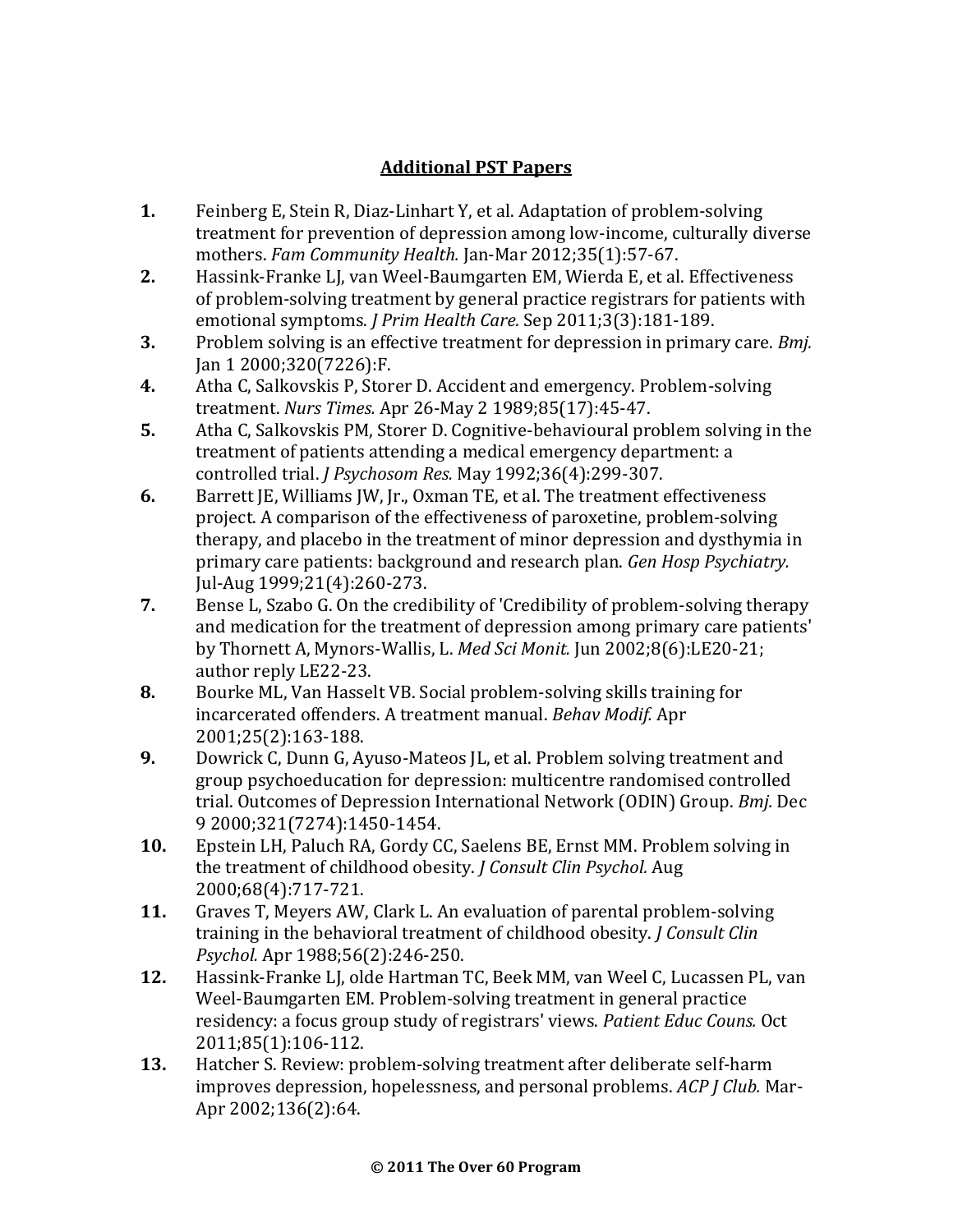- **14.** Hatcher S, Coupe N, Durie M, et al. Te Ira Tangata: a Zelen randomised controlled trial of a treatment package including problem solving therapy compared to treatment as usual in Maori who present to hospital after self harm. *Trials.* 2011;12:117.
- **15.** Hatcher S, Sharon C, House A, Collings S, Parag V, Collins N. The ACCESS study a Zelen randomised controlled trial of a treatment package including problem solving therapy compared to treatment as usual in people who present to hospital after self-harm: study protocol for a randomised controlled trial. *Trials.* 2011;12:135.
- **16.** Haverkamp R, Arean P, Hegel MT, Unutzer J. Problem-solving treatment for complicated depression in late life: a case study in primary care. *Perspect Psychiatr Care.* Apr-Jun 2004;40(2):45-52.
- **17.** Hegel MT, Dietrich AJ, Seville JL, Jordan CB. Training residents in problemsolving treatment of depression: a pilot feasibility and impact study. *Fam Med.* Mar 2004;36(3):204-208.
- **18.** Herrick SM, Elliott TR. Social problem-solving abilities and personality disorder characteristics among dual-diagnosed persons in substance abuse treatment. *J Clin Psychol.* Jan 2001;57(1):75-92.
- **19.** Jack LW. Use of milieu as a problem-solving strategy in addiction treatment. *Nurs Clin North Am.* Mar 1989;24(1):69-80.
- **20.** Jacobson NS. Problem solving and contingency contracting in the treatment of marital discord. *J Consult Clin Psychol.* Feb 1977;45(1):92-100.
- **21.** Kazdin AE, Esveldt-Dawson K, French NH, Unis AS. Effects of parent management training and problem-solving skills training combined in the treatment of antisocial child behavior. *J Am Acad Child Adolesc Psychiatry.*  May 1987;26(3):416-424.
- **22.** Kazdin AE, Esveldt-Dawson K, French NH, Unis AS. Problem-solving skills training and relationship therapy in the treatment of antisocial child behavior. *J Consult Clin Psychol.* Feb 1987;55(1):76-85.
- **23.** Kazdin AE, Siegel TC, Bass D. Cognitive problem-solving skills training and parent management training in the treatment of antisocial behavior in children. *J Consult Clin Psychol.* Oct 1992;60(5):733-747.
- **24.** Kendrick T, Simons L, Mynors-Wallis L, et al. Cost-effectiveness of referral for generic care or problem-solving treatment from community mental health nurses, compared with usual general practitioner care for common mental disorders: Randomised controlled trial. *Br J Psychiatry.* Jul 2006;189:50-59.
- **25.** King M, Davidson O. Problem solving treatment for major depression in primary care. Problem solving treatment is time consuming. *Bmj.* May 13 1995;310(6989):1266.
- **26.** Lam CL, Fong DY, Chin WY, Lee PW, Lam ET, Lo YY. Brief problem-solving treatment in primary care (PST-PC) was not more effective than placebo for elderly patients screened positive of psychological problems. *Int J Geriatr Psychiatry.* Oct 2010;25(10):968-980.
- **27.** Mackin RS, Arean P, Elite-Marcandonatou A. Problem solving therapy for the treatment of depression for a patient with Parkinson's disease and mild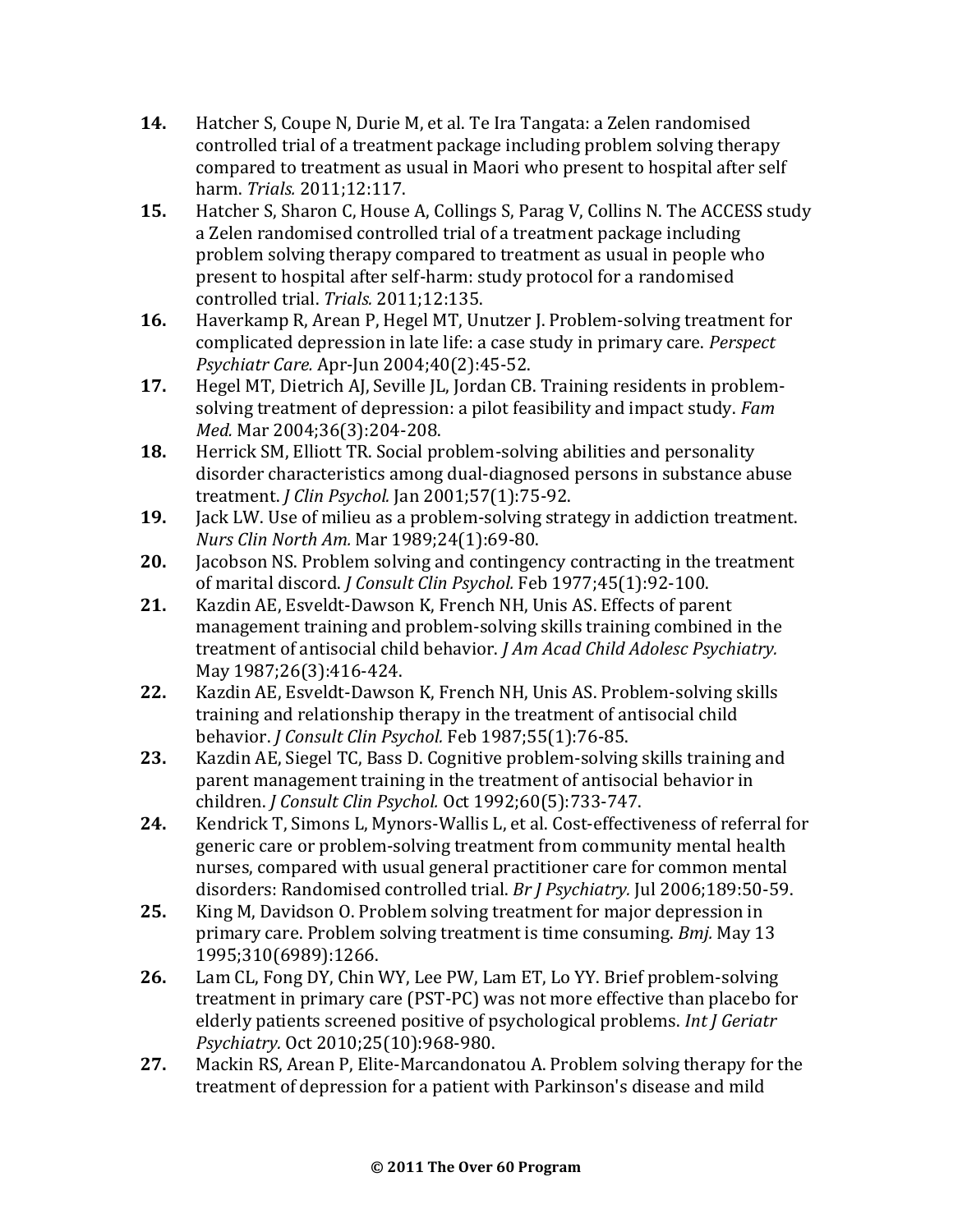cognitive impairment: a case study. *Neuropsychiatr Dis Treat.* Sep 2006;2(3):375-379.

- **28.** Marchevsky D, Adebajo O. Problem solving treatment for depression. Study should have included placebo group. *Bmj.* May 13 2000;320(7245):1341.
- **29.** McLeavey BC, Daly RJ, Ludgate JW, Murray CM. Interpersonal problemsolving skills training in the treatment of self-poisoning patients. *Suicide Life Threat Behav.* Winter 1994;24(4):382-394.
- **30.** Meade V. A problem-solving approach to depression treatment in primary care. *Qual Lett Healthc Lead.* Jul-Aug 1997;9(7):12-16.
- **31.** Miotto EC, Evans JJ, de Lucia MC, Scaff M. Rehabilitation of executive dysfunction: a controlled trial of an attention and problem solving treatment group. *Neuropsychol Rehabil.* Aug 2009;19(4):517-540.
- **32.** Murawski ME, Milsom VA, Ross KM, et al. Problem solving, treatment adherence, and weight-loss outcome among women participating in lifestyle treatment for obesity. *Eat Behav.* Aug 2009;10(3):146-151.
- **33.** Mynors-Wallis L. Problem-solving treatment: evidence for effectiveness and feasibility in primary care. *Int J Psychiatry Med.* 1996;26(3):249-262.
- **34.** Mynors-Wallis L. Does problem-solving treatment work through resolving problems? *Psychol Med.* Oct 2002;32(7):1315-1319.
- **35.** Mynors-Wallis L, Davies I, Gray A, Barbour F, Gath D. A randomised controlled trial and cost analysis of problem-solving treatment for emotional disorders given by community nurses in primary care. *Br J Psychiatry.* Feb 1997;170:113-119.
- **36.** Mynors-Wallis LM, Gath DH, Day A, Baker F. Randomised controlled trial of problem solving treatment, antidepressant medication, and combined treatment for major depression in primary care. *Bmj.* Jan 1 2000;320(7226):26-30.
- **37.** Mynors-Wallis LM, Gath DH, Lloyd-Thomas AR, Tomlinson D. Randomised controlled trial comparing problem solving treatment with amitriptyline and placebo for major depression in primary care. *Bmj.* Feb 18 1995;310(6977):441-445.
- **38.** Rosen D, Morse JQ, Reynolds CF, 3rd. Adapting problem-solving therapy for depressed older adults in methadone maintenance treatment. *J Subst Abuse Treat.* Mar 2011;40(2):132-141.
- **39.** Salkovskis PM, Atha C, Storer D. Cognitive-behavioural problem solving in the treatment of patients who repeatedly attempt suicide. A controlled trial. *Br J Psychiatry.* Dec 1990;157:871-876.
- **40.** Sautter FJ, Heaney C, Hill R, Edwards SV, Winstead D, O'Neill P. The integration of inpatient treatment and transitional day hospital: application of a problem-solving approach. *Psychiatr Hosp.* Summer-Fall 1992;23(3- 4):87-93.
- **41.** Schmaling KB, Hernandez DV. Problem-solving treatment for depression among Mexican Americans in primary care. *J Health Care Poor Underserved.*  May 2008;19(2):466-477.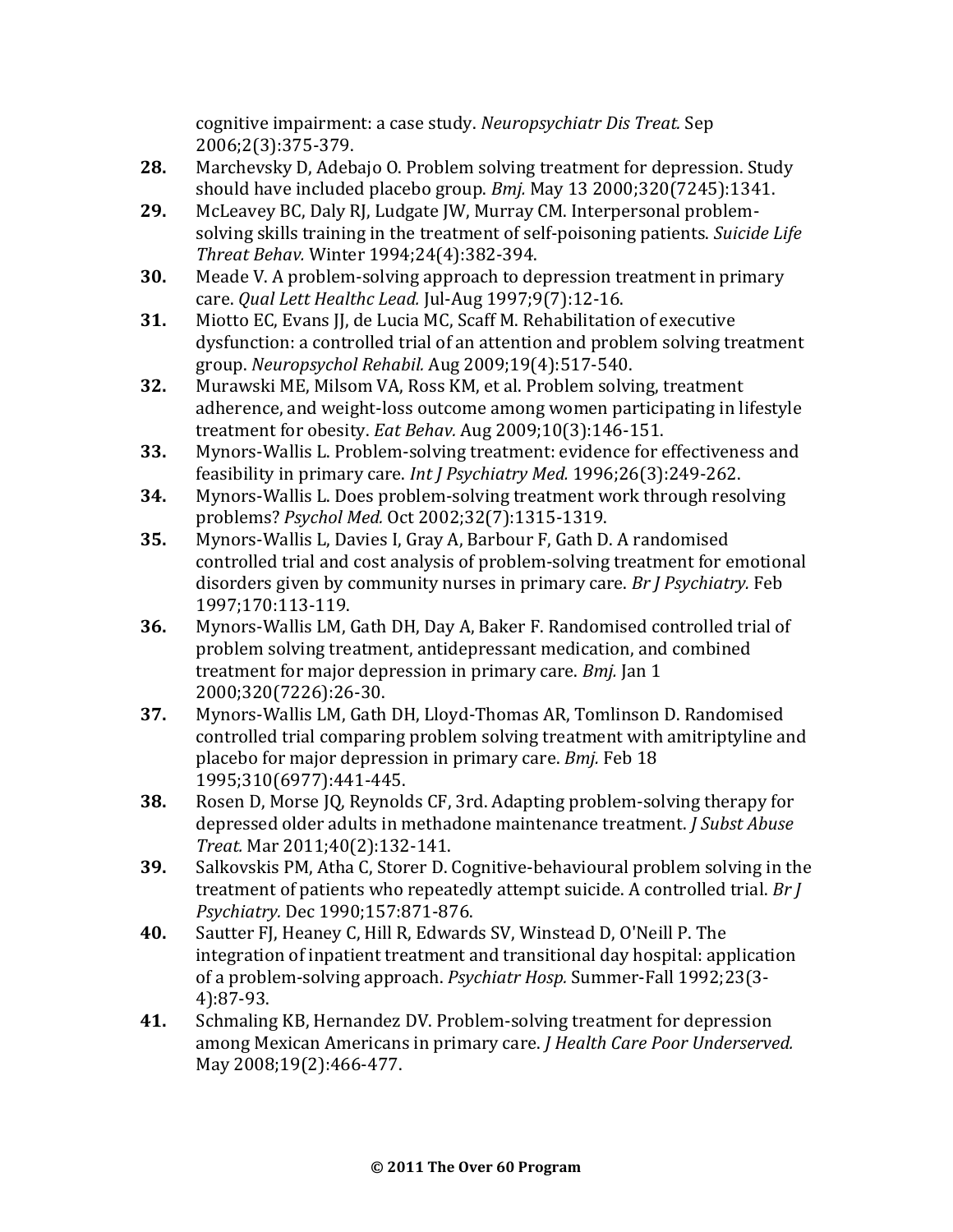- **42.** Schreuders B, van Oppen P, van Marwijk HW, Smit JH, Stalman WA. Frequent attenders in general practice: problem solving treatment provided by nurses [ISRCTN51021015]. *BMC Fam Pract.* Oct 12 2005;6:42.
- **43.** Smeeth L. Problem solving treatment for major depression in primary care. Placebo treatment was meaningless. *Bmj.* May 13 1995;310(6989):1267.
- **44.** Smeets RJ, Vlaeyen JW, Hidding A, Kester AD, van der Heijden GJ, Knottnerus JA. Chronic low back pain: physical training, graded activity with problem solving training, or both? The one-year post-treatment results of a randomized controlled trial. *Pain.* Feb 2008;134(3):263-276.
- **45.** Stewart CD, Quinn A, Plever S, Emmerson B. Comparing cognitive behavior therapy, problem solving therapy, and treatment as usual in a high risk population. *Suicide Life Threat Behav.* Oct 2009;39(5):538-547.
- **46.** Supnick JA, Colletti G. Relapse coping and problem solving training following treatment for smoking. *Addict Behav.* 1984;9(4):401-404.
- **47.** Trilling JS. A problem-solving approach to the treatment of insomnia: selected case histories. *J Clin Psychiatry.* Jun 1992;53 Suppl:42-45.
- **48.** Wade SL, Walz NC, Carey JC, Williams KM. Preliminary efficacy of a Webbased family problem-solving treatment program for adolescents with traumatic brain injury. *J Head Trauma Rehabil.* Nov-Dec 2008;23(6):369-377.
- **49.** Wilkinson P, Mynors-Wallis L. Problem-solving therapy in the treatment of unexplained physical symptoms in primary care: a preliminary study. *J Psychosom Res.* Aug 1994;38(6):591-598.
- **50.** Ghahramanlou-Holloway M, Bhar SS, Brown GK, Olsen C, Beck AT. Changes in problem-solving appraisal after cognitive therapy for the prevention of suicide. *Psychol Med.* Jun 2012;42(6):1185-1193.
- **51.** Hopko DR, Armento ME, Robertson SM, et al. Brief behavioral activation and problem-solving therapy for depressed breast cancer patients: randomized trial. *J Consult Clin Psychol.* Dec 2011;79(6):834-849.
- **52.** van't Hof E, Stein DJ, Marks I, Tomlinson M, Cuijpers P. The effectiveness of problem solving therapy in deprived South African communities: results from a pilot study. *BMC Psychiatry.* 2011;11:156.
- **53.** McMurran M, Crawford MJ, Reilly JG, et al. Psycho-education with problem solving (PEPS) therapy for adults with personality disorder: a pragmatic multi-site community-based randomised clinical trial. *Trials.* 2011;12:198.
- **54.** Hatcher S, Sharon C, Parag V, Collins N. Problem-solving therapy for people who present to hospital with self-harm: Zelen randomised controlled trial. *Br J Psychiatry.* Oct 2011;199(4):310-316.
- **55.** Alexopoulos GS, Raue PJ, Kiosses DN, et al. Problem-solving therapy and supportive therapy in older adults with major depression and executive dysfunction: effect on disability. *Arch Gen Psychiatry.* Jan 2011;68(1):33-41.
- **56.** Gellis ZD, Bruce ML. Problem solving therapy for subthreshold depression in home healthcare patients with cardiovascular disease. *Am J Geriatr Psychiatry.* Jun 2010;18(6):464-474.
- **57.** Hegel MT, Lyons KD, Hull JG, et al. Feasibility study of a randomized controlled trial of a telephone-delivered problem-solving-occupational therapy intervention to reduce participation restrictions in rural breast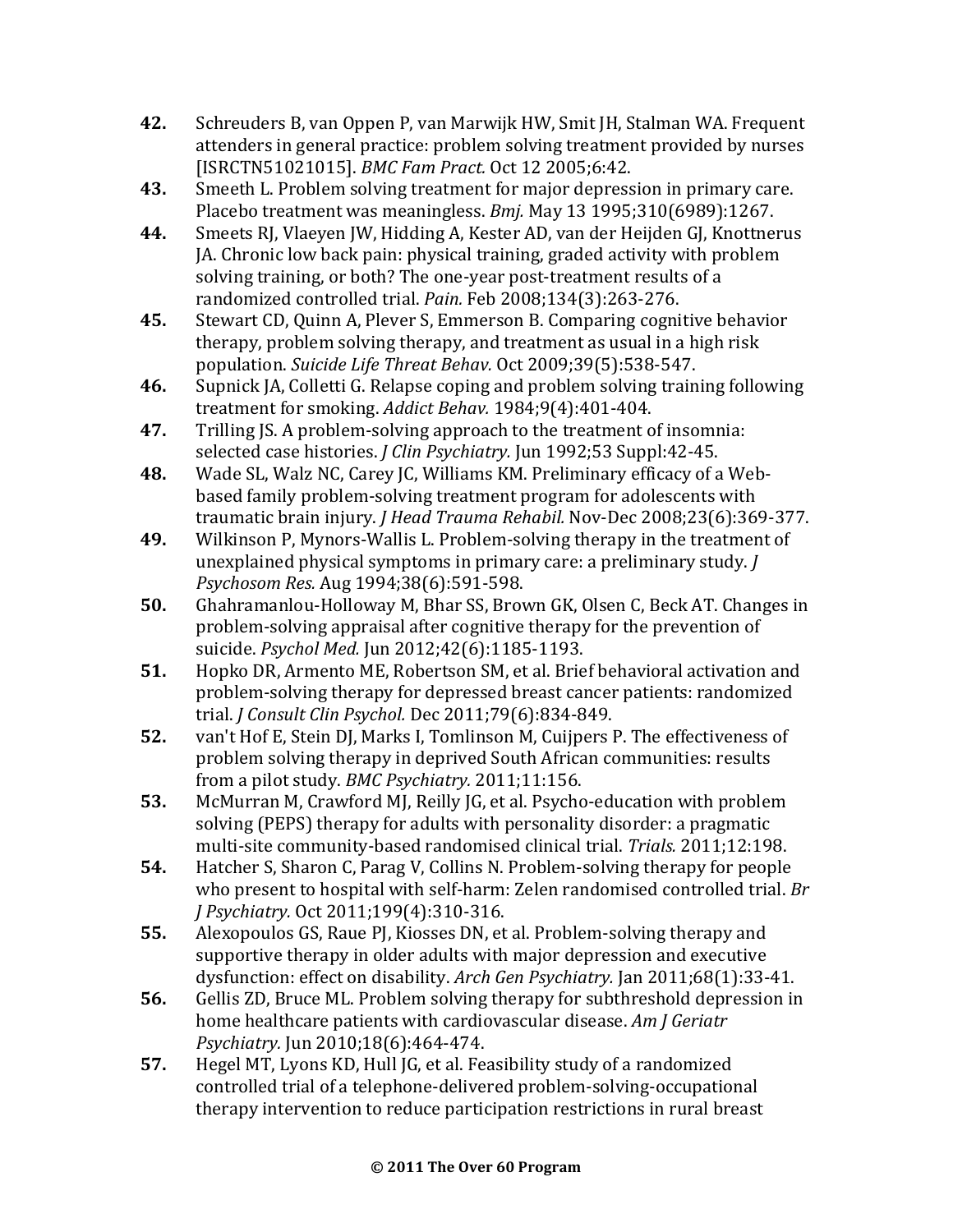cancer survivors undergoing chemotherapy. *Psychooncology.* Oct 2011;20(10):1092-1101.

- **58.** Kasckow J, Brown C, Morse JQ, et al. Racial preferences for participation in a depression prevention trial involving problem-solving therapy. *Psychiatr Serv.* Jul 2010;61(7):722-724.
- **59.** Arean PA, Raue P, Mackin RS, Kanellopoulos D, McCulloch C, Alexopoulos GS. Problem-solving therapy and supportive therapy in older adults with major depression and executive dysfunction. *Am J Psychiatry.* Nov 2010;167(11):1391-1398.
- **60.** Bell AC, D'Zurilla TJ. Problem-solving therapy for depression: a metaanalysis. *Clin Psychol Rev.* Jun 2009;29(4):348-353.
- **61.** Robinson RG, Arndt S. Incomplete financial disclosure in a study of escitalopram and problem-solving therapy for prevention of poststroke depression. *Jama.* Mar 11 2009;301(10):1023-1024.
- **62.** Paolucci S. Escitalopram and problem solving therapy reduce the incidence of post-stroke depression. *Evid Based Ment Health.* Feb 2009;12(1):10.
- **63.** Medication and talk therapy help prevent depression after a stroke. Antidepressants and problem-solving therapy can prevent or delay the onset of post-stroke depression. *Duke Med Health News.* Aug 2008;14(8):6-7.
- **64.** Akechi T, Hirai K, Motooka H, et al. Problem-solving therapy for psychological distress in Japanese cancer patients: preliminary clinical experience from psychiatric consultations. *Jpn J Clin Oncol.* Dec 2008;38(12):867-870.
- **65.** Rasmussen A, Hanash JA, Bech P. Escitalopram, problem-solving therapy, and poststroke depression. *Jama.* Oct 15 2008;300(15):1758; author reply 1758- 1759.
- **66.** Schulte-Herbruggen O, Ropke S. Escitalopram, problem-solving therapy, and poststroke depression. *Jama.* Oct 15 2008;300(15):1757; author reply 1758- 1759.
- **67.** Dettling M, Opgen-Rhein C, Anghelescu I. Escitalopram, problem-solving therapy, and poststroke depression. *Jama.* Oct 15 2008;300(15):1757; author reply 1758-1759.
- **68.** Lacasse J, Leo J. Escitalopram, problem-solving therapy, and poststroke depression. *Jama.* Oct 15 2008;300(15):1757-1758; author reply 1758-1759.
- **69.** Arean P, Hegel M, Vannoy S, Fan MY, Unuzter J. Effectiveness of problemsolving therapy for older, primary care patients with depression: results from the IMPACT project. *Gerontologist.* Jun 2008;48(3):311-323.
- **70.** Robinson RG, Jorge RE, Moser DJ, et al. Escitalopram and problem-solving therapy for prevention of poststroke depression: a randomized controlled trial. *Jama.* May 28 2008;299(20):2391-2400.
- **71.** Herman GT, Chen W. A fast algorithm for solving a linear feasibility problem with application to Intensity-Modulated Radiation Therapy. *Linear Algebra Appl.* Mar 1 2008;428(5-6):1207-1217.
- **72.** Ownby RL. Problem-solving therapy to prevent depression. *Curr Psychiatry Rep.* Feb 2008;10(1):7.